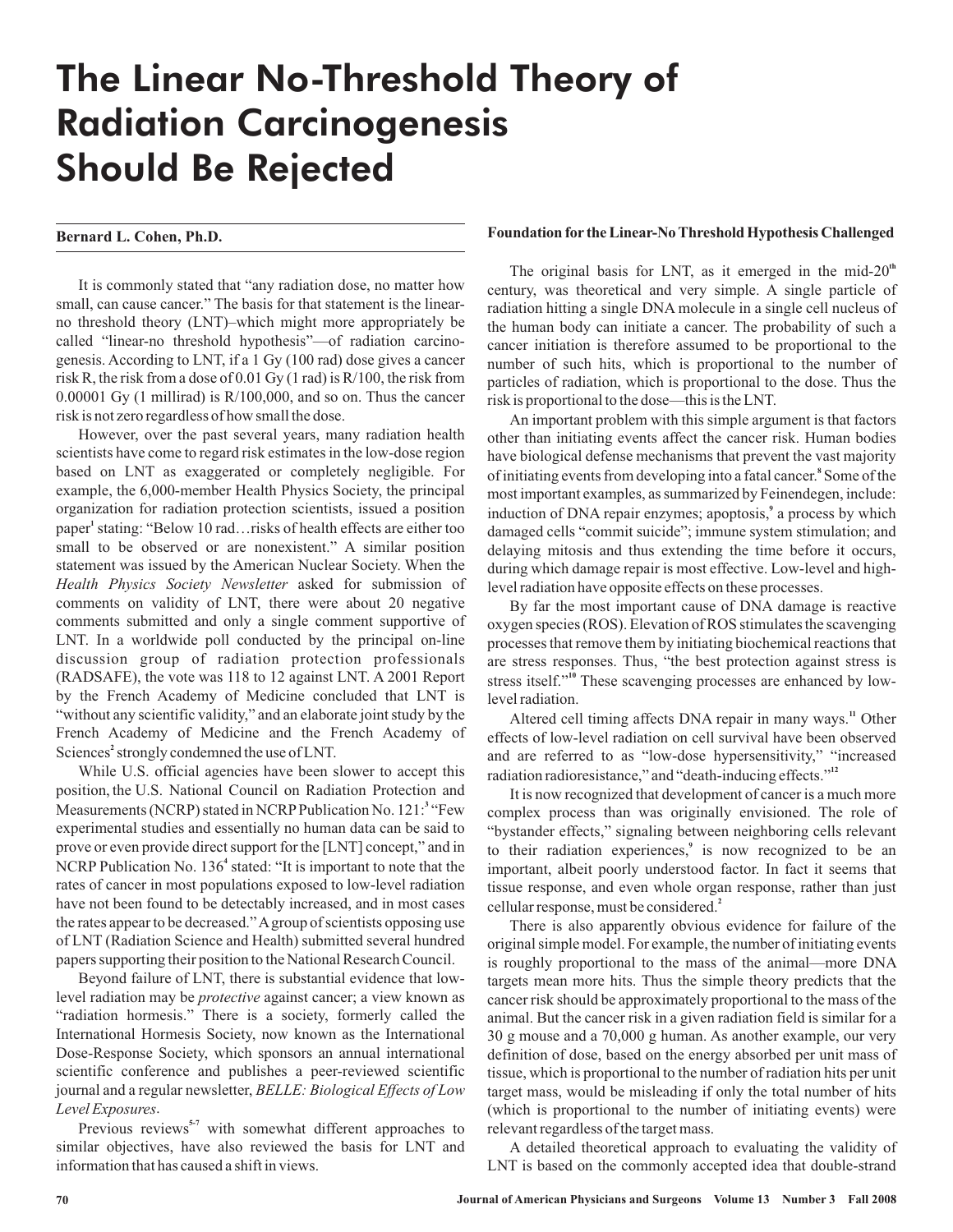breaks (DSB) in DNAmolecules are the principal initiating event in causing cancer. But DSB are also caused by endogenous ROS. (In fact the main mechanism for radiation-induced DNA damage is the production of ROS by the ionizing effects of the radiation on omnipresent water.) It is estimated that endogenous ROS cause about 0.1 DSB per cell per day, whereas 100 mSv (10 rem) of radiation, which is close to the upper limit of what is normally called low-level radiation, causes about 4 DSB per cell.<sup>5</sup> Assuming that the number of cancers is proportional to the number of DSB, a 100 mSv dose of radiation would increase the lifetime (28,000 days  $x$  0.1 DSB/day) risk of cancer by only about 4/2,800 (0.14%), whereas LNT predicts an increase of 1%.

#### **Direct Experimental Challenges to the LNT**

A direct demonstration of the failure of the basis for LNT derives from microarray studies determining what genes are upregulated and down-regulated by radiation. It is found that different sets of genes are affected by low-level radiation than by a high-level dose. For example, in one study of mouse brain,<sup>13</sup> 191 genes were affected by a dose of 0.1 Sv but not by a dose of 2.0 Sv, 213 genes were affected by 2.0 Sv but not by 0.1 Sv, while 299 genes were affected by both doses. The 0.1 Sv dose induced expression of genes involved in protective and repair functions, while downmodulating genes involved in unrelated processes.

A similar study with even lower doses on human fibroblast cells<sup>14</sup> found that a dose of  $0.02$  Sv caused more than 100 genes to change their expression, and these were generally different from the genes affected by 0.5 Sv. The former group was heavily weighted by stress response genes.

Several other microarray studies have shown that high radiation doses that serve as the calibration for application of LNT are not equivalent to an accumulation of low radiation doses. **7**

Sophisticated experimental techniques have been developed for observing the effects of a single alpha particle hitting a single cell. It was found<sup>15</sup> that the probability for transformation to malignancy from N particle hits on a cell is much greater than N times the probability for transformation to malignancy from a single hit. This is a direct violation of LNT, indicating that estimated effects based on extrapolating the risk from high exposure, represented by N hits, greatly exaggerates the risk from low-level exposure as represented by a single hit.

A very clear demonstration of a threshold response, in contrast to LNT, was found in tumor induction by irradiation throughout life of mouse skin.<sup>16</sup> For irradiation rates of 1.5 Gy/wk, 2.2 Gy/wk, and 3 Gy/wk, the percentage of mice that developed tumors was 0%, 35%, and 100%, respectively.

#### **TheAdaptive Response**

According to the biological defense mechanism called the "adaptive response," which was described by UNSCEAR,<sup>17</sup> exposing a cell to a stress such as radiation stimulates natural defense and thereby protects against subsequent further stresses. Experimentally, this is most easily studied by exposing cells to a low dose to prime the adaptive response, followed by a "challenge dose," and comparing the response to that of the challenge dose alone.

Radiation exposure increases the number of chromosome aberrations, the simplest tool for detecting genetic damage. Table 1 shows how a priming low dose decreases radiation-induced

Table 1. Chromosome Aberrations. Two types of chromosome aberrations in human lymphocytes induced by 400 cGy of X-rays, either alone or 6 hr after pre-exposure to 5 cGy.**<sup>18</sup>**

|              | Dicentrics & Rings |                 | Deletions |               |
|--------------|--------------------|-----------------|-----------|---------------|
| <b>DONOR</b> | $400 \text{ cGy}$  | $(5 + 400)$ cGy | 400 cGy   | $(5+400)$ cGy |
| #1           | 136                | 92              | 52        | 51            |
| #2           | 178                | 120             | 62        | 46            |
| #3           | 79                 | 50              | 39        | 15            |
| #4           | 172                | 42              | 46        | 34            |
| #5           | 134                | 106             | 58        | 41            |

aberrations in human lymphocyte cells in vitro.<sup>18</sup> An in vivo experiment in mice found that the chromosome aberrations induced by 65 cGy (65 rad) fell from 38% to 19.5% in bone marrow cells and from 12.6% to 8.4% of spermatocytes when a priming dose of 0.2 cGy was administered 3 hours earlier. **19**

Many other such experiments have been reported,<sup>17</sup> and the results are usually explained as production of repair enzymes by the priming dose.

The effects of human exposure were studied in lymphocytes taken from residents of a high background radiation area (1 cGy/y) and those of a normal background radiation area (0.1 cGy/y) in Iran. After exposure to 1.5 Gy (150 rad), the mean frequency of chromosome aberrations was  $0.098 \pm 0.012$  for cells from the highbackground group compared to  $0.176 \pm 0.017$  for cells from the normal-background group, a difference of 4 standard deviations. **20**

In a microarray study on human lymphoblastoid cells,<sup>21</sup> in which a 0.05 Sv priming dose was followed by a 2.0 Sv challenge dose, 145 genes were affected by the priming dose. Generally, genes affecting protein synthesis were up-regulated, and those involved in metabolic processes and signal transduction were down-regulated, perhaps as a means of conserving resources needed for DNA repair. The specifics were quite complex and sometimes pointed in different directions; for example, the TP53 gene plays an important role both as a tumor promoter and suppressor.

One in vitro study of genetic mutations $2^2$  found that the frequency of mutations at the *hprt* locus in human lymphocytes was reduced from  $15.5 \times 10^{-6}$  to  $5.2 \times 10^{-6}$  when an X-ray exposure of 300 cGy was preceded 16 hours earlier by an exposure to 1 cGy. Other examples of adaptive response have been reported from studies of genetic mutations.

A priming dose of 2 cGy before a pre-mating dose of 200 cGy of X-rays consistently reduced dominant lethal mutations in Drosophila by half.<sup>23</sup>

In addition to protecting against a large challenge dose, lowdose radiation protects against spontaneous malignant transformation in predisposed cells. Spontaneous neoplastic transformation was reduced by 78% in C3H 10T1/2 mouse cells, **24** and by 55% in human HeLa x skin fibroblast cells.<sup>25</sup> The effect is statistically significant even at very low doses, below 1 cGy.

This adaptive response protection against spontaneous cancers probably results from reducing ROS and increasing the antioxidants that remove them. In a study of rat cells,  $^{26}$  50 cGy of Xray exposure decreased the amount of the oxidant lipid peroxide by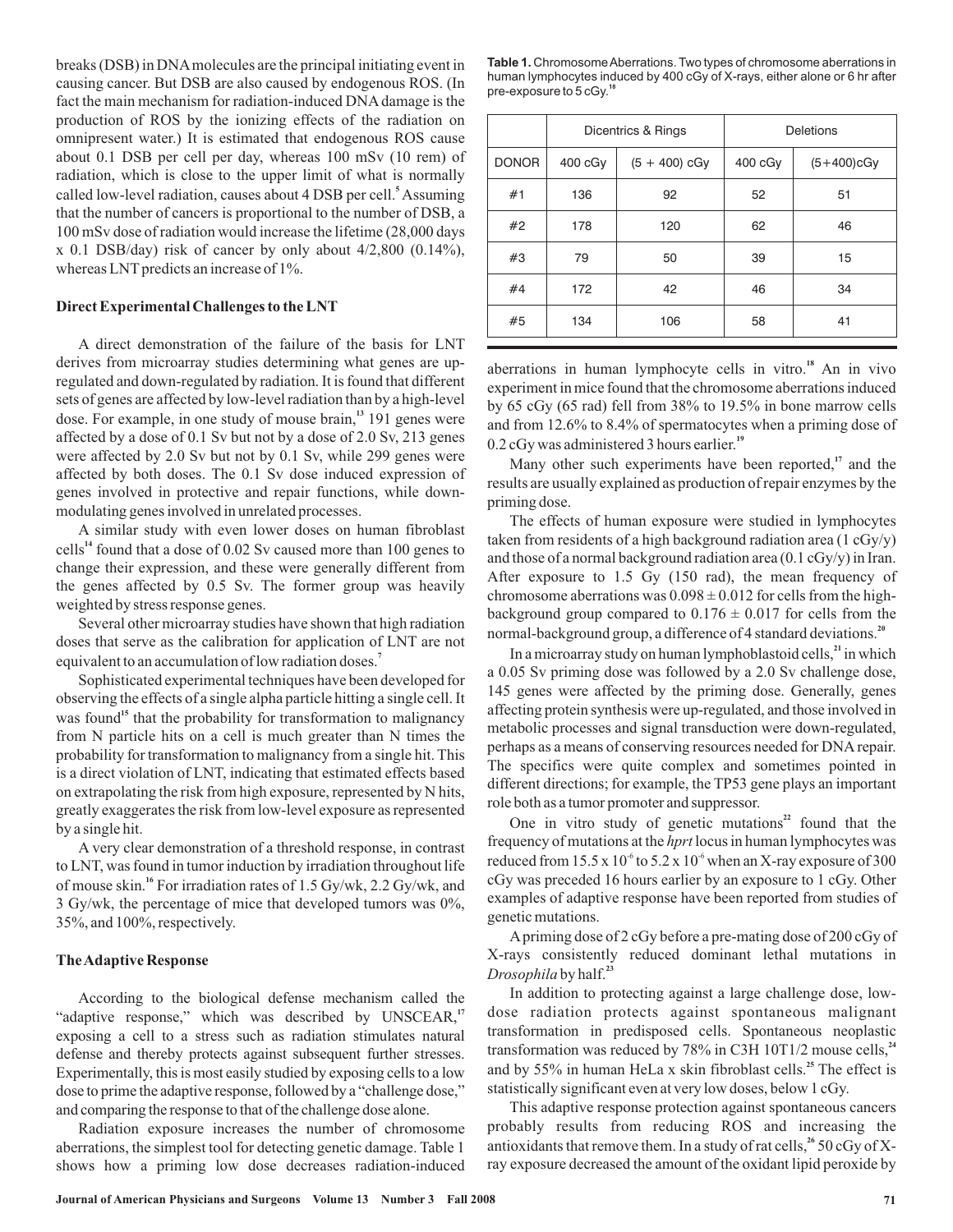about 20%, and increased the amount of the antioxidant enzyme superoxide dismutase (SOD) by about 25%. These beneficial effects were appreciable over the entire dose range up to above 100 cGy. Many other studies with similar results have been summarized byYukawa. **27**

#### **Stimulation of the Immune System**

The immune system destroys cells with persistent DNA damage and is thus important in protecting against the development of cancer. The effects of low-level radiation on several different measures of the immune response<sup>28</sup> are listed in Table 2. We see that by each of these measures, the immune response is increased by lowlevel radiation, and increasingly so at least up to 7.5 cSv. Responses over a wide range of radiation doses<sup>29,30</sup> show that the stimulatory effects at low levels are reversed at high doses of radiation.

**Table 2.** Effects of Radiation on Immune Response. Percent response to various tests in mice exposed to indicated dose compared to response of unexposed mice.**<sup>28</sup>**

| Test                  | 2.5 <sub>c</sub> Gy | 5 cGy | 7.5cGy |
|-----------------------|---------------------|-------|--------|
| <b>PFC Reaction</b>   | 110                 | 143   | 174    |
| <b>MLC Reaction</b>   | 109                 | 133   | 122    |
| Reaction to Con A 191 | 155                 | 530   |        |
| NK activity           | 112                 | 109   | 119    |
| <b>ADCC Activity</b>  | 109                 | 128   | 132    |

PFC = plaque forming cell; MLC = mixed lymphocyte culture, used as test of T-cell function; ConA= concanavalin-A, lectin that stimulates T-lymphocytes;  $NK$  = natural killer cells which recognize and kill tumor cells;  $ADC$  = antibody-dependent cell-mediated cytotoxicity, which assists NK activity.

#### **The Effect of Dose Rate**

Contrary to expectations from the basic assumption of LNT that the cancer risk depends only on total dose, effects on the immune system are very different for the same total dose given at low dose rate vs. high dose rate. In a study of effects on various indicators of immune response in several wild-type mouse strains,<sup>31</sup> continuous whole-body irradiation at 1.2 mGy/hr stimulated immune response, but the same doses given at a high rate had the opposite effect.

In a study of thymic lymphomas in mice, $32$  acute challenge doses totaling 7.2 Gy induced tumors in 90% of the mice, but if the mice were previously exposed at a rate of 1.2 mGy per hour for 258 days (a total of 7.2 Gy), only 43% developed such tumors. Note that the total priming dose is equal to the challenge dose. The difference is in the low dose rate. Even extending the low-dose-rate exposure to 450 days for a total exposure of 12.6 Gy resulted in no tumors without a challenging dose. Various indicators of immune response were significantly increased by the continuous whole-body radiation, and the authors attribute their results to this stimulation of the immune system.

Several studies have shown that the immune system provides resistance to metastasis of tumors. For example, when tumor cells

are transplanted into the groins of mice, the rate of their metastasis into the lung is cut about in half by total-body irradiation with 15–30 cGy 12 days after the transplantation.<sup>33</sup> Doses above 50 cGy, on the other hand, reduce the immune response, leading to increased rates of metastasis. A study in rats<sup>34</sup> showed that totalbody irradiation—but not tumor irradiation—with low-level radiation reduces the rate of metastasis and increases infiltration into the tumor of immune-system agents. **35**

Studies on naturally cancer-prone mice<sup>36</sup> found that, while lowlevel radiation exposure does not prevent eventual development of cancer, it delays the process substantially. Total-body irradiation with low-level radiation has also been shown to reduce tumor size.<sup>29, 37</sup> The only reasonable explanation for such effects of totalbody low-level radiation would seem to be stimulation of the body's immune system.

# **Experimental and Observational Studies of Cancer Risk vs. Dose**

## **Animal Studies**

There have been numerous direct studies of cancer risk vs. dose in animals, testing the validity of LNT. Nearly all of these studies indicate, with high statistical significance, that LNT overestimates the cancer risk from low-level radiation, generally suggesting a threshold. In a study at Oak Ridge National Laboratory, the LNT not only failed in the low-dose region, but animals exposed to low doses lived up to 40% longer than controls. A review of more than 100 such experiments<sup>38</sup> involved a total of 85,000 exposed animals with their 45,000 corresponding controls, with a total of 60,000 and 12,000 cancers in exposed and control animals respectively. In cases where cancers were observed in control animals, either no effect or an apparent reduction in cancer risk was observed in 40% of the data sets for neutron exposure, 50% of the data sets for Xrays, 53% of the data sets for gamma rays, and 61% of the data sets for alpha particles.

## **Atomic Bomb Survivors**

The principal human data cited by those in influential positions to support LNT are those for solid tumors (all cancers except leukemia) among the Japanese A-bomb survivors. The data do indeed suggest a linear relationship with the intercept near zero dose. But when error bars are considered, they give no statistically significant indication of excess cancers for doses below about 25 cSv. This conclusion applies to the incidence data as well as to the mortality data.<sup>39</sup> In fact, it was shown<sup>40</sup> that considering the three lowest dose points alone (i.e. up to 20 cSv), the slope of the doseresponse curve has a 20% probability of being negative (risk decreasing with increasing dose). A later update<sup>41</sup> of the data on Abomb survivors has been published, but with insufficient detail to repeat the above analysis. A crude preliminary analysis indicates that the above conclusions will not be appreciably changed.

The data on leukemia among A-bomb survivors<sup>42</sup> strongly suggest a threshold above 20 cSv, and this difference from LNT expectations is recognized by the authors and by all widely recognized reviews.

## **Studies of Monitored Radiation Workers**

The principal other evidence that has been widely cited as supporting LNT is the IARC (International Association for Research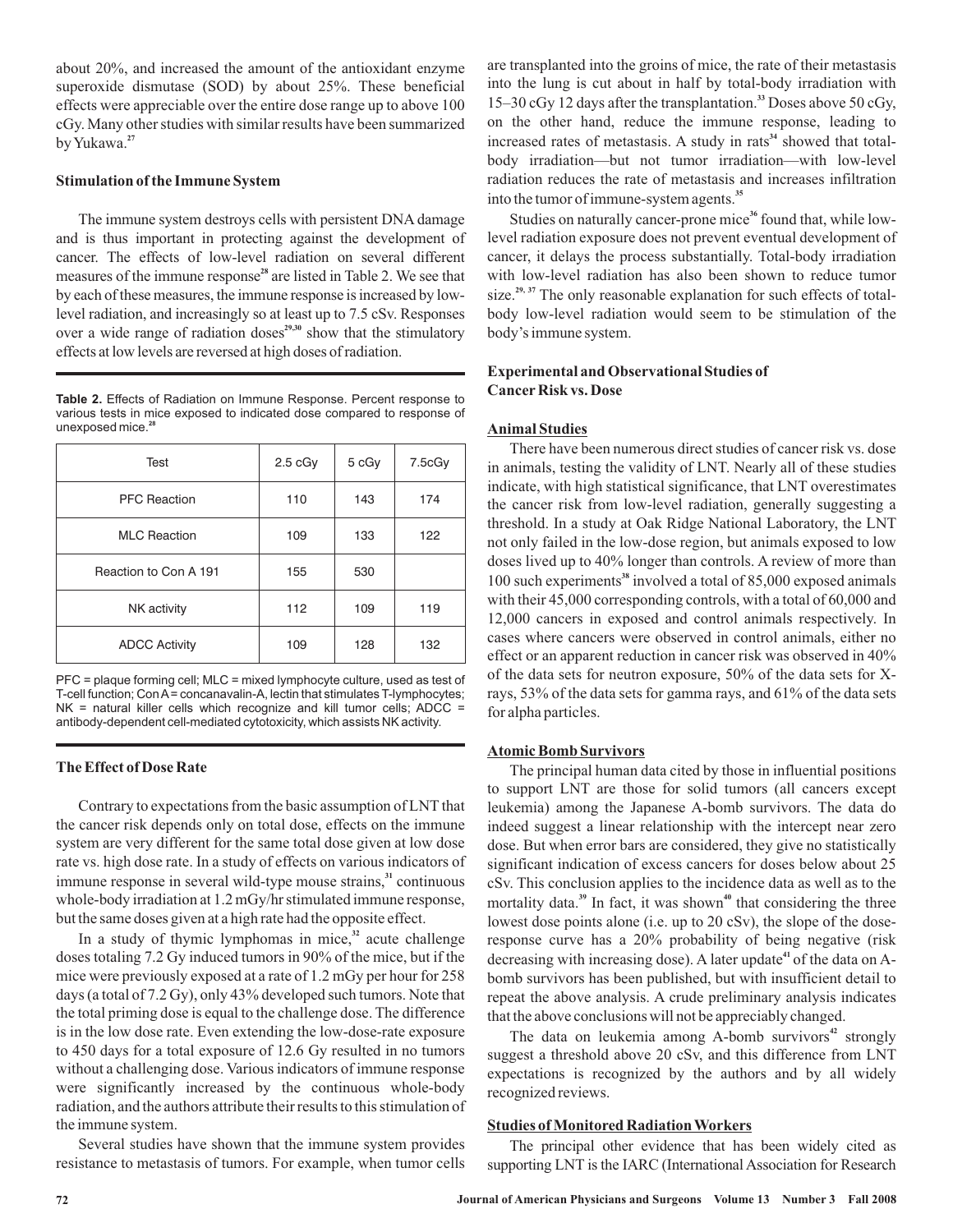on Cancer) studies of monitored radiation workers. The first and most fully reported<sup>43</sup> was a study of  $95,673$  monitored radiation workers in the United States, United Kingdom, and Canada. For all cancers except leukemia, there were 3,830 deaths but no excess over the number expected. The risk is reported as -0.07/Sv (90% confidence limits. -0.04 , +0.3). There is surely no support for LNT here.

However, for the 146 leukemia deaths, a positive risk-vs.-dose relationship was reported and was vociferously claimed to support LNT. The data are listed in Table 3. It is obvious from those data that there is no indication of any excess risk below 40 cSv; even the excess for >40 cSv is by only 1.4 standard deviations. The conclusion by the authors that this supports LNT is based on an analysis that arbitrarily discards the data in Table 3 for which O/E (observed/expected) is less than unity! That means that three of the seven data points are arbitrarily discarded.

Table 3. Leukemia deaths from IARC Study.<sup>43</sup> The final column is the ratio of observed to expected, O/E.

| Dose (cSv) | Observed | Expected | O/E  |
|------------|----------|----------|------|
| $0 - 1$    | 72       | 75.7     | 0.95 |
| $1 - 2$    | 23       | 21.2     | 1.08 |
| $2 - 5$    | 20       | 21.8     | 0.92 |
| $5 - 10$   | 12       | 11.3     | 1.06 |
| 10-20      | 9        | 7.8      | 1.15 |
| $20 - 40$  | 4        | 5.5      | 0.73 |
| >40        | 6        | 2.6      | 2.3  |

For a follow-up study by the same group, involving 407,000 monitored workers in 154 facilities spread through 15 countries, results were reported only as excess risk per Sv, assuming LNT. Thus a data display similar to that in Table 3 cannot be given here, but since the lead author is the same, it seems reasonable to assume that similar questionable procedures were used. No information on smoking status, an important risk factor for cancer, was collected. No consideration was given to nonoccupational exposure; the average occupational exposure was 2 cSv, and 90% were below 5 cSv, whereas the average person is exposed throughout life to about 25 cSv of nonoccupational radiation with large variations, typically at least 10 cSv, depending on geography and medical treatment. Thus the "signal" is very much smaller than the noise, making any conclusions about validity of LNT highly debatable.Another weakness is that most of the data were derived from photographic film badges, which are sensitive to humidity and temperature. The films were handled differently in the 15 different countries (and also frequently by different organizations in the same country), reducing the reliability of the results. There are other inherent problems in combining data from many different sources, such as differences in ethnicity and socioeconomic status. If the data from just one of the 15 countries, Canada, are excluded, the excess risk is no longer statistically different from zero.

Many other studies have been reported on cancer risk vs. dose for normal occupational exposures. In response to heavy media coverage of some nonscientific reporting, a \$10 million study **44**

was carried out by the U.S. Centers for Disease Control and Prevention (CDC) of workers in eight U.S. Navy shipyards involved in servicing nuclear-propelled ships. The study included 28,000 exposed workers and 33,000 age- and job-matched controls who worked on non-nuclear ships. The former group all had exposures above 0.5 cSv and average exposures of 5 cSv. The cancer mortality rate for the exposed was only 85% of that for the unexposed, a difference of nearly two standard deviations. Hiring procedures, medical surveillance, job type, and other factors were the same for both groups; the study was specifically designed to eliminate the "healthy worker effect," which is often used to explain such results. The issue of nonoccupational exposure was not addressed, but there was a high degree of homogeneity among the different worker groups being compared.

When mortality rates for employed workers are compared with those for the general population, it is invariably found that employed workers have lower mortality. This is widely understood to result from the fact that unemployed persons may be unemployed because of health problems that may cause their earlier demise. However, the healthy worker effect should not apply to cancers occurring long after their initial employment, because health problems leading to such cancers would not be apparent in a preemployment medical examination.<sup>45</sup> A direct test of this in Sweden,<sup>46</sup> comparing 545,000 employed women with 1,600,000 unemployed women found that the standardized cancer incidence rate for employed women was 1.05 (95% confidence interval [CI], 1.03-1.07) times higher than for the unemployed women. This would certainly seem to eliminate healthy worker effects for cancer.

Several other studies of cancer rates among people whose employment involves radiation exposure have been published:

British radiologists who began work in earlier years, when exposure standards were much more lax than today, had excess cancers compared to other medical practitioners. But among the most recent cohort, radiologists who began work between 1955 and 1979, cancer mortality was only 0.71 (95% CI, 0.49–1.00) times that of other medical practitioners, who presumably had considerably lower radiation exposures. **47**

A study of Chinese medical workers, comparing those exposed with those not exposed to X-rays, showed a relative risk of cancer incidence of 2.4 for leukemias and 1.2 for solid tumors in earlier workers whose average exposure was 55 cGy. For more recent workers, with average exposures of 8.2 cGy, the RR was not significantly different from 1.0. **48**

A U.S. study of 146,000 radiologic technologists<sup>49</sup> reported a standardized mortality ratio (SMR) of 0.82 for all cancers, compared with the total U.S. population, but there was a statistically significant increase among those first employed before 1940, compared with those who began work after 1960.

A review of studies of eight cohorts of radiologists and radiological technologists in various countries, comprising 270,000 monitored radiation workers,<sup>50</sup> concluded that there was good evidence for excess cancers among the early workers, but no such evidence among more recent workers.

Among 22,000 monitored workers in the French nuclear power industry,<sup>51</sup> the cancer mortality rate was only  $0.58$  (90% CI, 0.49–0.68) times that for the general population of France. The authors attribute this to the healthy worker effect, but this seems to be an unlikely explanation for such a large effect. There was no evidence for increased cancer as a function of increasing radiation exposure.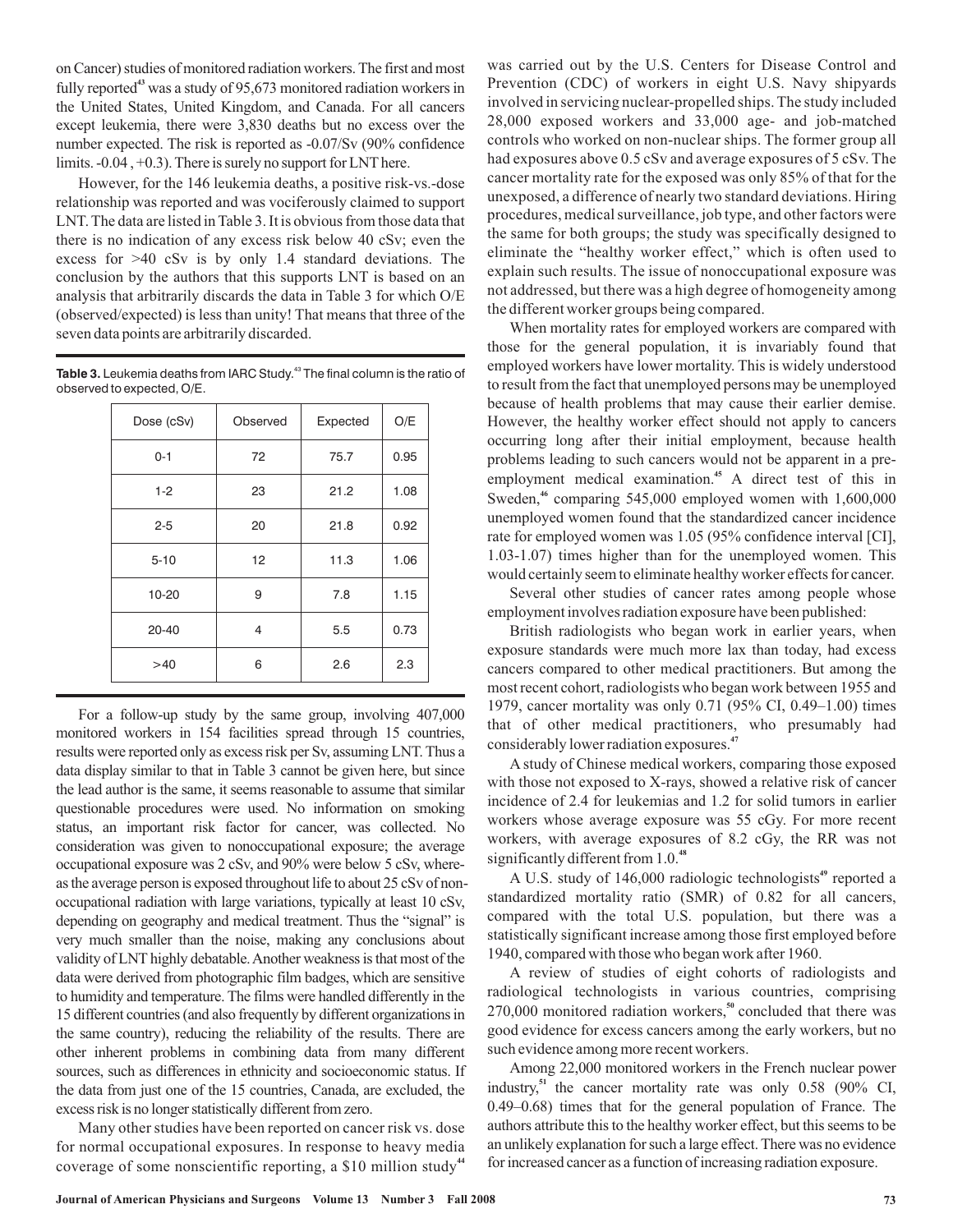Perhaps the most reasonable conclusion from studies of normally exposed radiation workers is that they give no conclusive information on effects of low-level radiation. There is as much information suggesting zero or negative risk as information indicating the increased risk claimed by the IARC study. In any case, the fact that the monitored radiation received by the subjects was much lower than their nonoccupational unmonitored exposures, make these data inherently of marginal significance.

#### **Other Human Data**

There is a substantial, statistically robust collection of human data contradictory to LNT. These are some examples:

Canadian women exposed to frequent fluoroscopic examinations in a tuberculosis sanatorium seemed to have a decreased risk of breast cancer with increasing doses up to at least 25 cSv, although statistical uncertainties are substantial. **52**

Lung cancer data from these same Canadian women, and also from a study of 10,000 individuals in Massachusetts,<sup>53</sup> suggest a decreasing risk with increasing dose in the low-dose region, in this case extending at least up to 100 cSv, and no statistically significant increased risk up to 350 cSv. This is drastically inconsistent with the data for Japanese A-bomb survivors for whom the risk seems to increase linearly with dose up to 300 cSv, where it is three times the zero-dose risk. There are many factors to be considered in the bomb survivors,<sup>54</sup> one being the high dose rate from the bomb compared with the protracted fluoroscopic examinations extending over many weeks.

In 1957, an explosion in a mismanaged radioactive waste storage facility at the U.S.S.R. Mayak nuclear weapons complex in the Eastern Urals of Siberia caused large radiation exposures to people in nearby villages. A follow-up on 7,852 of these villagers **55** found that the rate of subsequent cancer mortality was much lower among these than among unexposed villagers in the same area. The ratio  $\pm$  one standard deviation for exposed to unexposed was 0.73  $\pm$ 0.07 for  $4 \text{ cGy}, 0.61 \pm 0.07$  for  $12 \text{ cGy},$  and  $0.72 \pm 0.12$  for  $50 \text{ cGy}$ .

Studies are underway on the workers at this Mayak complex, **56** among whom there have been many excess cancers, but exposures were generally quite high and the data reported give little information on the dose-response relationship in the low-dose region.

Stimulation of the immune system by low-level radiation is being used on an experimental basis for medical treatment of non-Hodgkin's lymphoma with total-body and half-body (trunk only) irradiation. This radiation was administered to one group of patients ("irradiated" group), but not to an otherwise similar "control" group, before both groups were given similar other standard treatments such as chemotherapy with or without accompanying high radiation doses to tumors. In one such study,<sup>33</sup> 50% of the control group, but only 16% of the irradiated group had died after 9 years. In a much earlier study<sup>57</sup> with different standard treatment, 4-year survival was 70% for the irradiated group versus 40% for the controls. In another study in that time period<sup>58</sup> with a more advanced chemotherapy, 4-year survival was 74% for the irradiated group versus 52% for the control group. Despite information supportive of using whole-body or half-body low-level radiation to stimulate the immune system, U.S. physicians have not utilized it. Further applications, however, are underway in Japan.

Further work is needed on the effects of radiation-contaminated buildings in Taiwan,<sup>59</sup> where 10,000 occupants were exposed for up to 20 years to an average of 40 cSv total. Among these, 232 cancer deaths would be expected from natural causes plus 70 additional deaths expected from LNT, but only seven cancer deaths have occurred. Differences in the age distribution of the affected people as compared with the general population have not been carefully investigated, but preliminary estimates are that this might reduce the expected number of cancers by about 20%, a change that would not affect the conclusions. It would seem to be very important to conduct a full epidemiological study of this situation, but the funding agencies have not been cooperative despite heavy pressures from segments of the scientific community.

## **Alpha Exposures**

In addition to the data described above for X-rays, gamma rays, and some neutrons for bomb survivors, there are also impressive relevant data from radiation with alpha particles. One such study is of bone and head cancers among dial painters, chemists, and others occupationally exposed to ingested radium.<sup>60</sup> There were no tumors among those with exposures below 1,000 cGy; however, 25% to 38% in each category developed cancers for dose ranges centered about 1,800 cGy; 3,500 cGy; 7,500 cGy; and 20,000 cGy. Elaborate analyses of these data shows that an LNT fit is statistically unsupportable and a threshold behavior is strongly suggested.

Several studies have reported that workers who inhaled plutonium, resulting in sizable radiation exposures to their lungs, have lung cancer mortality rates equal to or lower than those not thus exposed.<sup>61-63</sup>

A study of lung cancer mortality rate as a function of average indoor radon exposure showed a clear, statistically indisputable **64** tendency for lung cancer mortality to *decrease* with increasing radon exposure, with or without correction for smoking prevalence. These data have been analyzed for more than 500 possible confounding factors, including socioeconomic, geographic, environmental, and ethnic associations,<sup>65</sup> and the possible effects of an unrecognized confounding factor were investigated,<sup>66</sup> but the conclusion remains firm that LNT fails decisively by grossly overestimating the cancer risk from low-level radiation.

A pooled analysis of seven case-control studies<sup>67</sup> has been interpreted as being in conflict with the above results. Its data are listed in Table 4. Note that none of the data points show a statistically significant excess lung cancer risk. The pattern

| Radon level (Bq/m3) | Odds ratio (95% C.I.) |
|---------------------|-----------------------|
| < 25                | 1.00                  |
| $25 - 49$           | 1.13 (0.95-1.35)      |
| 50-74               | 1.09 (0.89-1.34)      |
| 75-99               | $1.16(0.91 - 1.48)$   |
| 100-149             | 1.24 (0.96-1.60)      |
| 150-199             | 1.22 (0.87-1.71)      |
| >199                | 1.37 (0.98-1.92)      |

**Table 4.** Odds Ratios for Lung Cancer vs. Residential Radon Exposure from Seven Pooled Case-control Studies<sup>67</sup>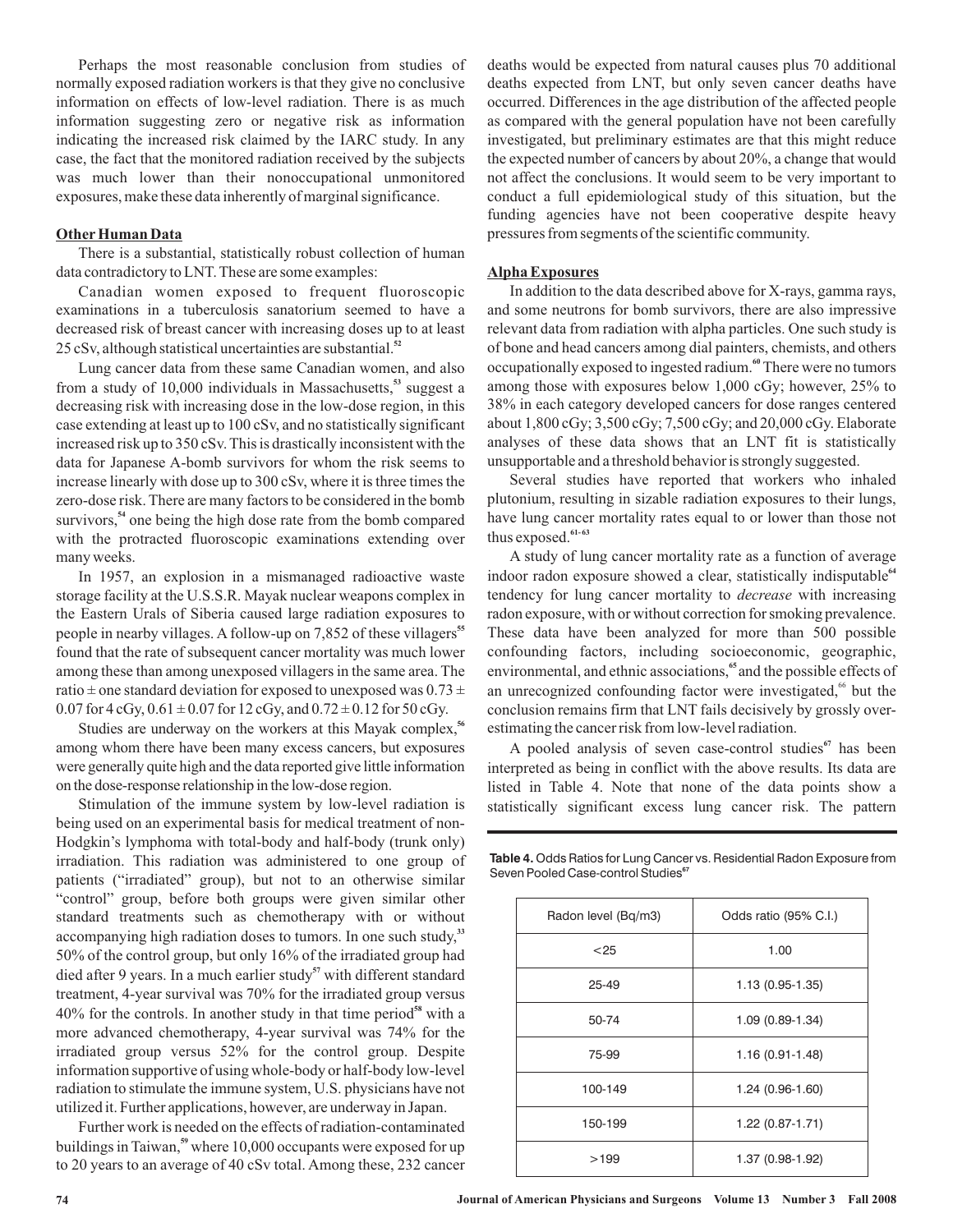suggests an excess risk from radon exposures, although it does not necessarily increase with dose, at least for the four lowest points that comprise the region of significance in the Cohen study. A pooled study includes many complicated adjustments for differences among the various studies in the pool, and potential confounding factors with the adjustments for the few of them that are recognized might be a problem. In any case, the results in Table 4 cannot be interpreted as a test of LNT.

# **Dependence of Latent Period on Dose**

A substantial body of data, both on animals and on humans, indicates that the time delay between radiation exposure and cancer death increases with decreasing exposure.<sup>68, 69</sup> These observations lead to the obvious conclusion that for low enough exposures, this time delay exceeds the normal life span, so no actual cancers develop. Thus, there is an effective threshold.

This effect alone, even in the absence of all considerations discussed previously in this paper, would invalidate LNT as applied to low-level radiation.

#### **Conclusion**

The conclusion from the evidence reviewed in this paper and more extensively elsewhere<sup>70</sup> is that the linear-no threshold theory (LNT) fails very badly in the low-dose region, grossly overestimating the risk from low-level radiation. This means that the cancer risk from the vast majority of normally encountered radiation exposures is much lower than given by usual estimates, and may well be zero or even negative.

**Bernard L. Cohen, Ph.D.,** is a professor of physics and of environmental and occupational health, University of Pittsburgh. Contact: blc@pitt.edu.

**Acknowledgement:** The author acknowledges a great debt to Myron Pollycove and James Muckerheide for help in pointing out references involved in this paper, and to Jane Orient for help in its preparation.

This paper is adapted from a chapter by B.L. Cohen, "The cancer risk from low-level radiation" in Tack D, Gevenois PA, eds. *Medical Radiology* Tomography. Berlin: Springer-Verlag; 2007, with the kind permission of Springer Science and Business Media. *Radiation Dose from Pediatric and Adult Multidetector Computed*

#### **REFERENCES**

- **1** Health Physics Society (HPS). Radiation Risk in Perspective: Position Statement of the Health Physics Society (adopted January 1996). : p 238. *Health Physics Society Directory and Handbook, 1998-1999*
- **2** Aurengo A, Averbeck D, Bonnin A, et al. Dose-effect relationship and estimation of the carcinogenic effects of low dose ionizing radiation. Académie des Sciences—Académie national de Médicine; Mar 30, 2005. Available at: http://www.radscihealth.org/rsh/Papers/French AcadsFinal07\_04\_05.pdf. Accessed Jun 23, 2008.
- **3** NCRP (National Council on Radiation Protection and Measurements). Principles and application of collective dose to radiation protection. NCRP Publication 121. Bethesda, Md.; 1995.
- **4** NCRP. Evaluation of the linear nonthreshold dose-response model for ionizing radiation. NCRP Publication 136. Bethesda, Md.; 2001.
- **5** Feinendegen LE. Evidence for beneficial low level radiation effects and radiation hormesis, *Brit J Radiol 2*005;78:3-7.
- **6** Feinendegen LE. Low doses of ionizing radiation: relationship between biological benefit and damage induction, a synopsis. *World* 2005;4:21-34. *J Nuc Med*
- **7** Tubiana M, Aurengo A. Dose effect relationship and estimation of the carcinogenic effects of low doses of ionizing radiation. *Int J Low* 2005;2:1-19. *Radiat*
- **8** Pollycove M, Feinendegen L. Biologic responses to low doses of ionizing radiation: detriment vs hormesis; Part 1. *J Nucl Med* 2001;42:17N-27N.
- Portess DI, Bauer G, Hill MA, O'Neill P. Low dose irradiation of nontransformed cells stimulates the removal of precancerous cells via intercellular induction of apoptosis. Cancer Res 2007;67:1246-1253. 9
- **10** Finkel T, Holbrook NJ. Oxidants, oxidative stress, and the biology of aging. Nature 2000;408:239-247.
- **11** Boothman DA, Meyers M, Odegaard E, Wang M. Altered G1 checkpoint control determines adaptive survival responses to ionizing radiation, *Mutation Res* 1996;358:143-153.
- <sup>12</sup> Bonner WN. Phenomena leading to cell survival values which deviate from linear-quadratic models. 2004;568:33-39. *Mutation Res*
- **13** Yin E, Nelson DO, Coleman MA, Peterson LE, Wyrobek AJ. Gene expression changes in mouse brain after exposure to low-dose ionizing radiation. Int J Radiat Biol 2005;79:759-775.
- **14** Golder-Novoselsky E, Ding LH, Chen F, Chen, DJ. Radiation response in HSF cDNA microarray analysis. DOE Low Dose Radiation Research Program Workshop III, U.S. Dept. of Energy, Washington, D.C.; 2002.
- **15** Miller RC, Randers-Pehrson G, Geard CR, Hall EJ, Brenner DJ. The oncogenic transforming potential of the passage of single alpha particles through mammalian cell nuclei. *Proc Natl Acad Sci U S A* 1999;96:19-22.
- **16** Tanooka H. Threshold dose-response in radiation carcinogenesis: an approach from chronic beta-irradiation experiments and a review of non-tumor doses. *Int J Radiat Biol* 2001;77:541-551.
- <sup>17</sup> UNSCEAR (United Nations Scientific Committee on Effects of Atomic Radiation). Report to the General Assembly. *Annex B: Adaptive* . United Nations, N.Y.; 1994. *Response*
- **18** Shadley JD, Dai GQ. Cytogenic and survival adaptive responses in G-1 phase human lymphocytes. Mutat Res 1992;265:273-281.
- **19** Cai L, Liu SZ. Induction of cytogenic adaptive response of somatic and germ cells in vivo and in vitro by low dose X-irradiation *. Int J* 1990;58:187-194. *Radiat Biol*
- **20** Ghiassi-nejad M, Mortazavi SMJ, Beitollahi M, et al. Very high background radiation areas of Ramsar, Iran: preliminary biological studies and possible implications. Health Phys 2002;82:87-93.
- **21** Coleman MA, Lin E, Peterson LE, et al. Low dose irradiation alters the transcript profiles of human lymphoblastoid cells including genes associated with cytogenic radioadaptive response, *Radiat Res* 2005;164:369-382.
- **22** Kelsey KT, Memisoglu A, Frenkel A, Liber HL. Human lymphocytes exposed to low doses of X-rays are less susceptible to radiation induced mutagenesis. Mutat Res 1991;263:197-201.
- **23** Fritz-Niggli H, Schaeppi-Buechi C. Adaptive response to dominant lethality of mature and immature oocytes of D. Melanogaster to low doses of ionizing radiation: effects in repair-proficient and repair deficient strains. *Int J Radiat Biol* 1991;59:175-184.
- **24** Azzam EI, de Toledo SM, Raaphorst GP, Mitchel REJ. Low dose ionizing radiation decreases the frequency of neoplastic transformation to a level below spontaneous rate in C3H 10T1/2 cells. 1996;146:369-373. *Radiat Res*
- **25** Redpath JL, Antoniono RJ. Induction of a rapid response against spontaneous neoplastic transformation in vitro by low dose gamma radiation. 1998;149:517-520. *Radiat Res*
- **26** Yamaoka K. Increased SOD activities and decreased lipid peroxide in rat organs induced by low X-irradiation. *Free Radic Biol Med* 1991;11:3-7.